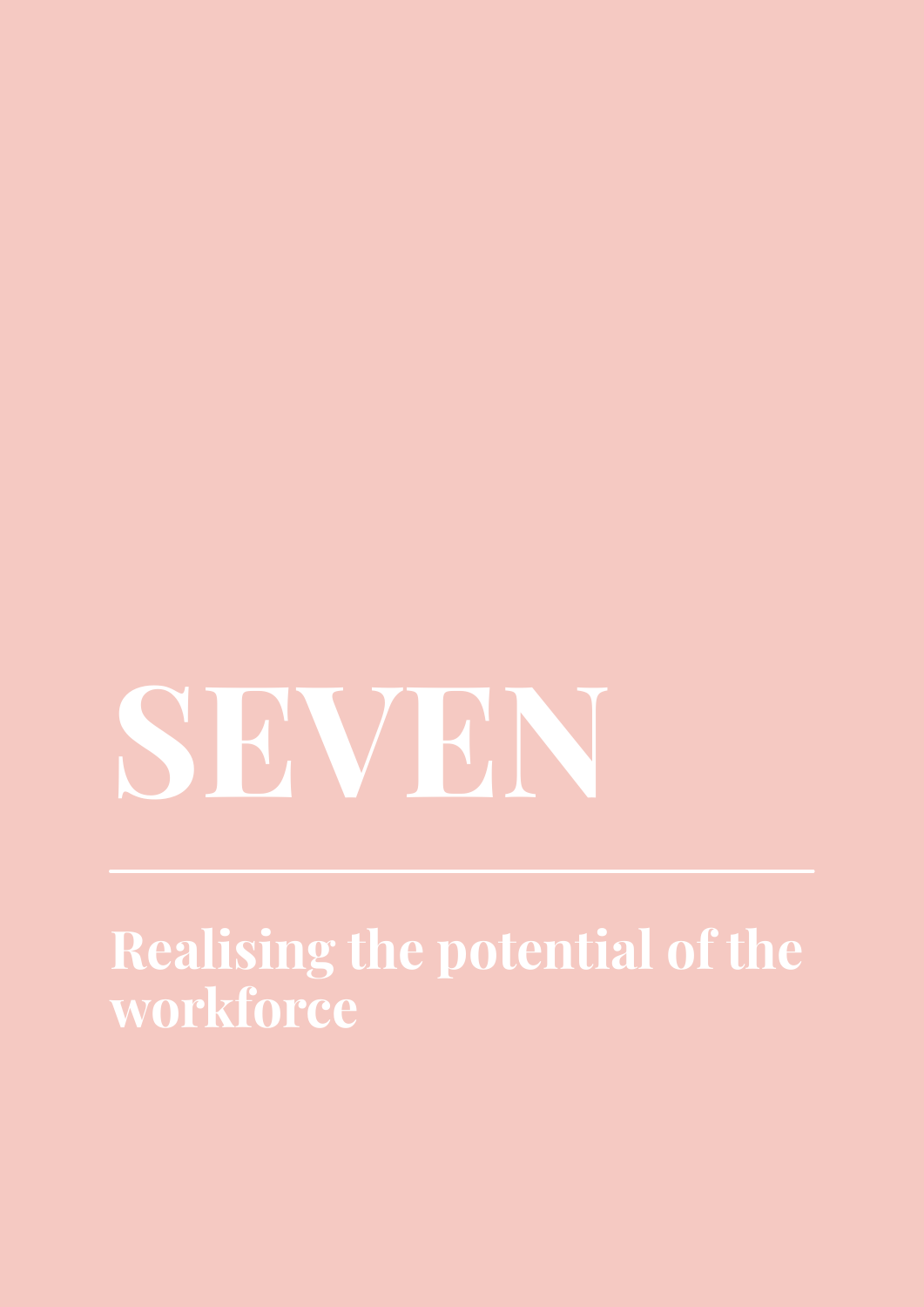# **Introduction**

The greatest strength of the children's social care system lies in its workforce. From social workers to family support workers to residential care staff, the knowledge, skills and commitment of the workforce determines how children are protected and families are supported. Quality relationships between these professionals and children and families enable transformative work. But for too many children and families these relationships are a source of stress and fail to offer the help needed.

Many of the people working in children's social care have told the review that they are constrained by the way the system operates, and not supported by it. Social workers have told the review that rather than spending time with children and families they spend most of their working day on administration.

For the review's recommendations to be implemented and for these to have an impact on children and families, change is needed across the children's social care workforce. This means giving professionals the time and resources to build strong, respectful relationships with children and families, it also means supporting the development of expertise so that these relationships can bring about change.

#### **The following chapter sets out recommendations which will:**

- *• develop expertise through a new social work Early Career Framework, provide an Expert Practitioner pathway for experienced social workers and introduce national pay scales*
- *• take action to reduce reliance on agency social workers, which prevents children and families forming relationships with the professionals in their lives*
- *• tackle bureaucracy and unlock social workers time so they spend less time referring and case coordinating, and have more time and access to resources to do direct work with families as part of multidisciplinary teams*
- *• define the knowledge and skills needed by family support workers and support their development including through much greater use of apprenticeship training*
- *• develop a new pipeline of leaders, capable of running quality children's homes*
- *• invest in leadership development programmes, ensure leadership is rooted in practice and address the racial disparities across children's social care leadership*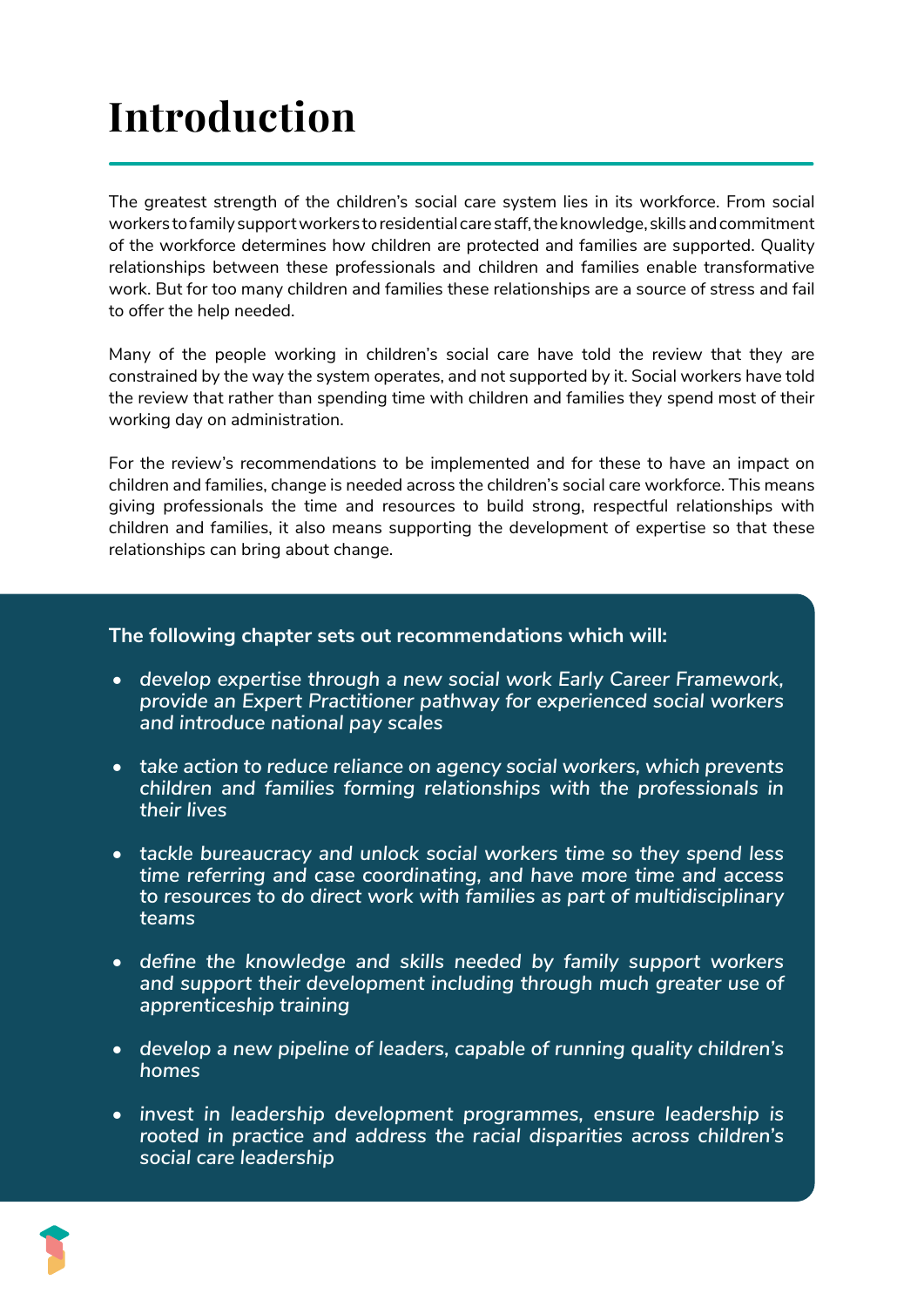Whilst the recommendations that follow in this chapter focus on some of the key workforces, there is a role for anyone working in or around children's social care, from designated safeguarding leads in schools, to mental health workers, personal advisors or the police. Everyone has a role to play and throughout the report there are recommendations that relate to these roles.

#### **What makes a good social worker?**

**by a 13 year old child in care, A National Voice, Coram Voice**

*One who listens, One who is true, One who can make decisions, From the old to the new.*

*One who makes sure you're safe, When you move to a different place, One who can be happy to support, For not only the child but the foster care too.*

*One who respects, One who protects, This neglected child, Trying to make her smile.*

*One who has a sense of humour, When one is upset, One who is kind to her, And just doesn't forget.*

*One who is resourceful, And has lots of ideas, One who is practical, And wipes away her tears.*

*One that shows up, Not letting her down, One who is consistent, Always around.*

*One who keeps in touch, When one is worried or scared, One who is good at communicating, And is always prepared.*

*These are the qualities of a brilliant social worker.*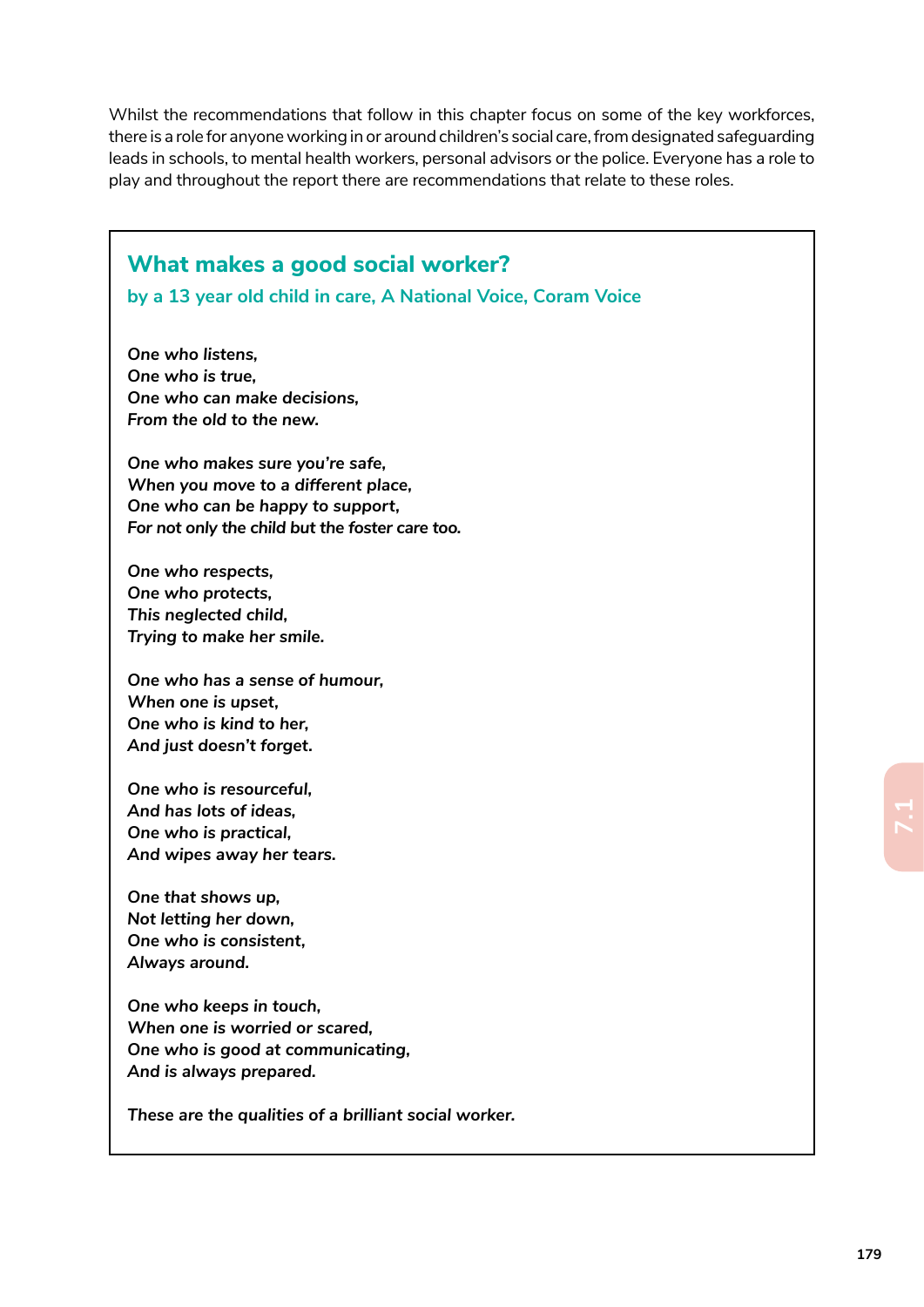## **7.1 Reduce unnecessary bureaucracy to get social workers back to practice**

*"To increase efficiency: 1. Simplify forms and reduce repetitive questions including lengthy and unnecessary questions 2. Have one form for referrals to other services that they have to use 3. Train workforce especially management that keeping information succinct, clear and focused is better than 'you need to write more" - Social worker responding to review via Call for Ideas*

Children's social care is complicated, bureaucratic and too often risk averse, and this has the combined effect of taking social workers' time away from practice and reducing their ability to support children and families. Around a third of social workers employed by local authorities hold managerial or non-caseholding posts (Department for Education, 2021c).<sup>97</sup> Of the two thirds of social workers who do hold cases, only one third of their time is spent working directly with families (Johnson et al., 2021). This is a staggering misuse of the greatest asset the children's social care system has - its social workers. Analysis of the latest workforce census shows that 2,780 children and family social workers left local authority children's social work altogether in 2020/21, the equivalent of 8.6% of the workforce (Department for Education, 2022c).

Whilst rules, processes and checks are often necessary and many of the activities that take social workers away from direct work with families are important (whether this is preparing case notes that evidence important decisions or having management capacity to properly supervise staff), there is also too much unnecessary bureaucracy. Social workers report spending too much time completing administrative tasks, and 40% of respondents to a recent poll said they spend too much time case recording (What Works for Children's Social Care, 2021b). Practitioners report a focus on process and timescales as hindering their ability to assess families effectively (What Works Centre for Children's Social Care, 2021). Children and families tell us that social workers do not have the time to get to know them.

<sup>97</sup> We have assumed that social workers classified by the Department for Education (DfE) children's social care workforce statistics 2021 as a 'case holder' or 'senior practitioner' are involved in holding cases and working directly with children and families. This may overestimate the proportion who are holding cases as there will be variation in the responsibilities of senior practitioners.

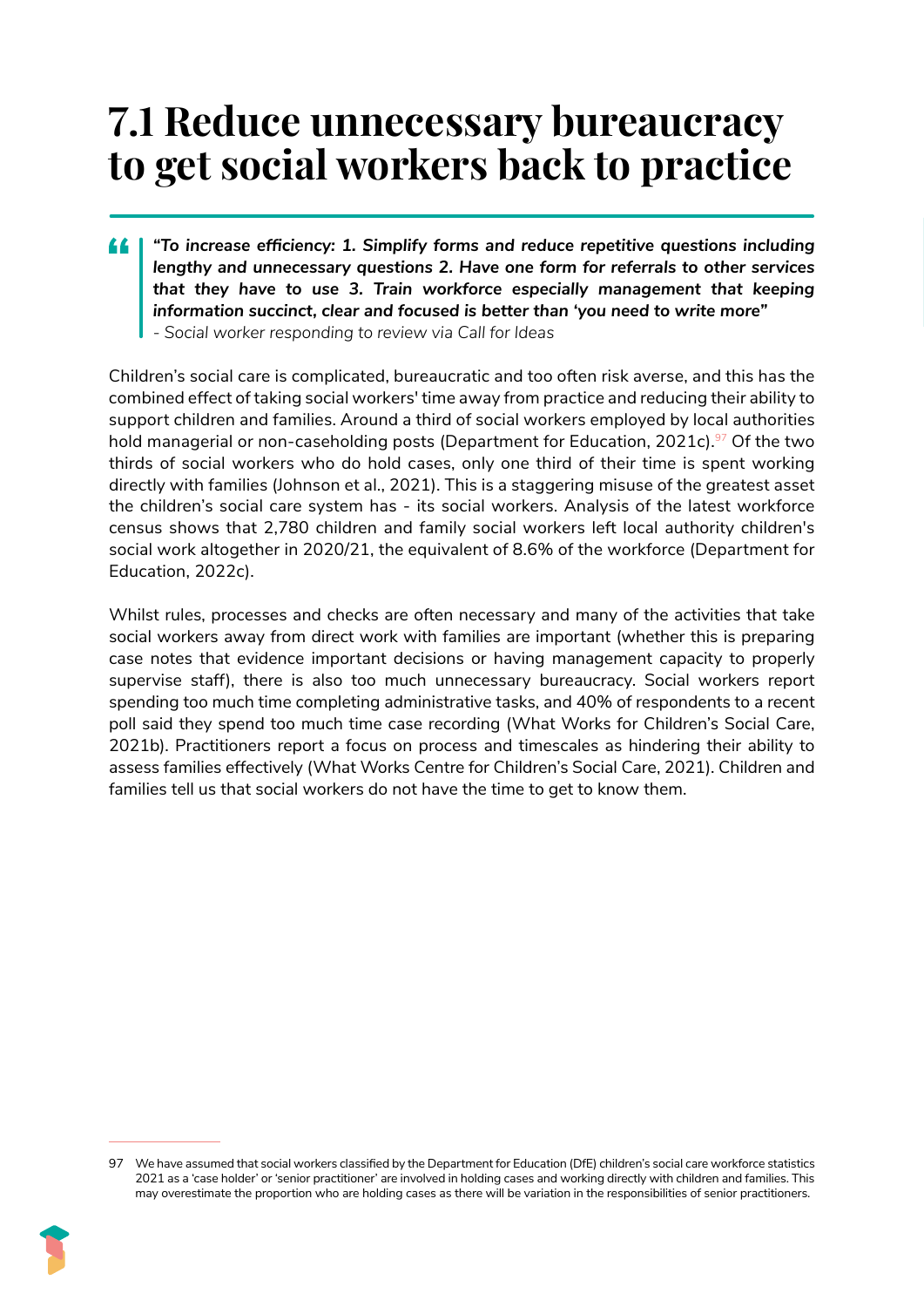## **David**

## *Social workers must have time to invest in working with children and families.*

*As an experienced social worker, I've spent time in many different areas of practice. Like many of my colleagues, one of the key things I came into the job to do was to spend time working directly with children and families. This is one of the most satisfying and rewarding aspects of being a social worker. However, I have often found that achieving this in the current system is extremely difficult. Often, nothing more than the statutory minimum is all we have time for. High caseloads, frustrating IT systems, paperwork, preparing for inspections – all of these everyday battles will be familiar to every social worker, often preventing them from spending time on the front-line of practice developing important relationships.*

*One young person I worked with had been removed and placed into residential care a considerable distance away from our local authority. My workload meant I only had time to visit him once per month. The desperately frustrating part of this was that nearly every time I visited him, I would have to deliver some dreadful news (i.e., your younger sister is going into care, your parent has relapsed and the plan is for you to remain in foster care, etc.) The opportunity to spend time with him to fully know him, have fun, play football together – key features of relationship building – were few and far between. My ability to help him process what was happening in his life, as well as give him space to talk about this, was significantly hindered.*

*Spending time with a child is the primary way to build trust – it is hard, if not impossible to shortcut this process. Building trust and rapport is an essential way to encourage the child to share their thoughts and feelings about what is happening in their life. Sharing their worries is an effective way to overcome the adversity children have experienced.*

*Equally, work with families is extremely valuable because it provides space and time to understand their difficulties, including the root causes, which generates compassion and understanding. The best working relationships I have had with parents is when I've had the time to invest in the relationship, and get to know their strengths and the challenges they face, providing the basis for offering impactful support and interventions.*

*It's hard to think of anything more rewarding than being able to say you've helped keep a family together, helped a parent or child work through trauma, or kept them safe from harm. But to deliver the best results, social workers must have the time to invest in working with children and families and be given the chance to use the skills that brought them to the role in the first place.*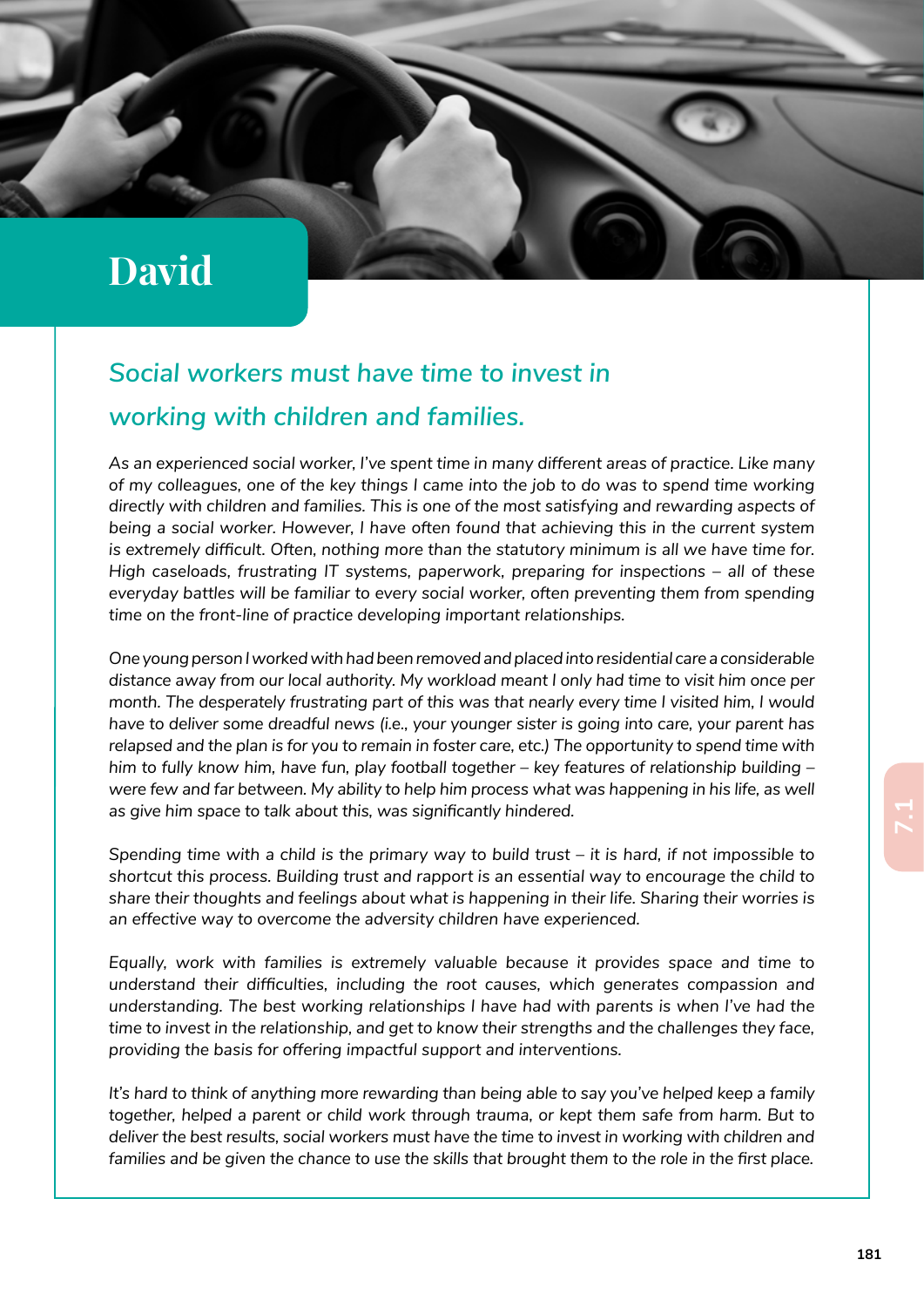In our evidence gathering, including through our programme of deep dives with ten local authorities, we have tried to unpick what drives unnecessary paperwork and time away from practice (The independent review of children's social care, 2022c). Multiple drivers often interplay to create the perceptions that rules exist or that a particular course of action is not possible.

- **National policy, legislation and guidance**: These can put requirements on how resources should be used or work should be done, and are disruptive when poorly aligned or duplicated. This might be driven by regulation, guidance, statutory data collections or conditions on national grants.
- **Impact of inspection**: Both social workers and local authority leaders feel that a significant amount of time is being spent recording information, not because it is important or adds value to decision making, but because they are preparing for inspection. Leaders have a lack of confidence in undertaking new ways of working because they are unsure if Ofsted will agree.
- **Local infrastructure issues**: Social workers report duplicating work because of poor IT and case management systems. Getting sign off for small financial decisions was also frequently described as painstaking and bureaucratic. These problems can be compounded where administrative support is not available.
- **Quality assurance and risk aversion**: Children's social care works with potentially dangerous situations and so checking decisions and providing a second opinion is important. When done well, social workers describe feeling supported to hold risk. However, audits can easily become compliance checks rather than a meaningful consideration of practice.

None of these drivers are easy to tackle but progress is possible. Efforts by the Department for Education (DfE) to reduce teacher workload, through a combination of action on national drivers and supporting local areas to interrogate their systems, demonstrates that national government has a role to play. Between 2016 and 2019, teacher working hours reduced on average by five hours a week with less time spent on non-teaching activities. This meant the number of teachers working out of school hours dropped, whilst the number of hours spent on non-teaching activities also fell (Walker et al., 2019).

We need a similar focus and clear action to address workload pressures and get social workers back to practice, with a goal of 75% of social workers holding cases and working directly with families and 50% of social worker time spent working directly with families. This would increase the total hours spent with families by 69%.

### **Improve technology**

A big driver of time away from practice is poorly configured IT systems. Across local area visits, social workers told us that clunky IT systems meant frequently entering duplicated information into mandatory fields, and filling in word documents for information already on systems (The independent review of children's social care, 2022c). In a social worker poll, 80% reported having their work disrupted on a fortnightly basis by poor case management systems, and three quarters reported that they were not consulted before a new system was brought in (Stevenson, 2019). Better case management systems can make a significant difference to time away from practice. In North Tyneside, work to improve IT systems led to a 48% time saving on child and family assessments (Flavell et al., 2020).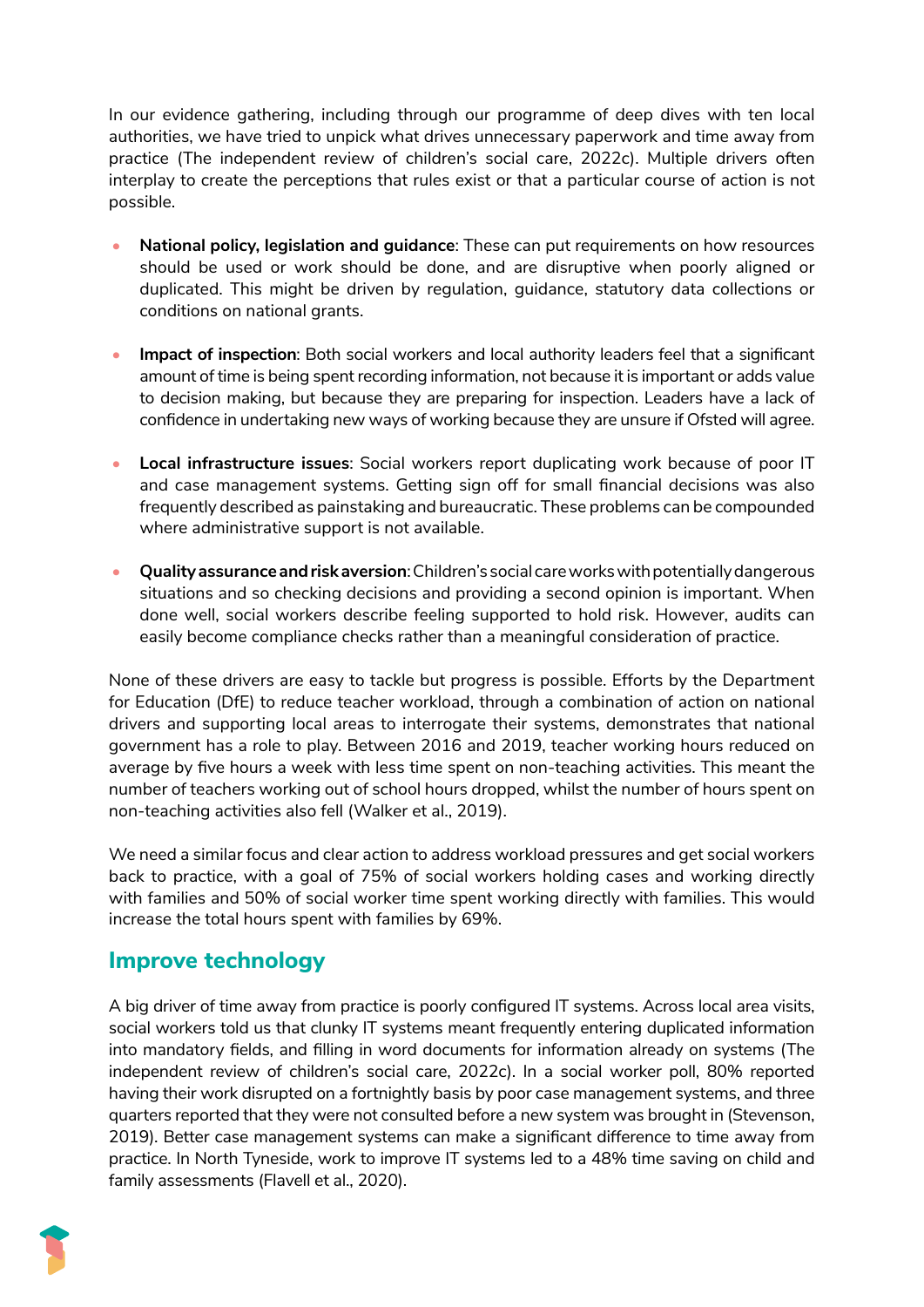We propose a National Data and Technology Taskforce in Chapter Eight, and one of its priority actions will be to improve case management systems.

#### **Establish feedback loops to challenge unnecessary rules and bureaucracy**

There should be a mechanism for front-line workers to directly challenge rules and bureaucracy that get in the way of meaningful work with families, to be listened to and for action to be taken.

Local authorities should establish a feedback loop that enables their staff and children and families to query local processes that do not add value. For example, a light touch survey of workers that enables local leaders to know if they are succeeding in making systems less bureaucratic. National government could support this by publishing example templates that areas can use. At a regional level, regional Ofsted inspectors and DfE leads should meet regularly to discuss and debate the impact of inspection and policy on levels of bureaucracy.

At a national level, the mechanism for challenging rules and regulations through the National Reform Board should also enable front-line workers to report specific drivers of bureaucracy that are nationally driven (see Chapter Eight for more information on the National Reform Board, which will include representatives from front-line practice and people with lived experience). Where specific issues are found - whether in national guidance, policy or inspections - the Board should respond publicly on how it should be improved. This feedback should be routinely communicated back to practitioners.

#### **Challenge the culture that pulls social workers further from families**

The entire system needs to be firmly rooted in the reality of front-line practice and understand the experiences of children and families. The conventions that pull social workers away from direct work with children and families as they gain more experience, also need to be challenged. This is in part about career progression and ensuring promotion does not mean that the most experienced social workers have the least contact with families (we cover this in more detail later in this chapter). However, we also need to change the expectations around how social workers at all levels maintain registration.

Social Work England should introduce a requirement that a registered social worker needs to spend 100 hours each year in direct practice.<sup>98</sup> Social workers conduct many kinds of meaningful and important work but it is crucial that leaders, inspectors, policy makers and academics keep up with the realities of front line practice. This requirement would bring thousands of experienced social workers back in regular contact with the complexities of children's social care. It would provide opportunities for experienced social workers whose roles are focused on managing or teaching others, to keep a hand in practice. Practice in this context would mean client facing work that needs the knowledge and skills of a social worker. For example, spending two weeks working in a duty team, facilitating family group decision making, undertaking fostering assessments or working to support victims of exploitation. Spending time shadowing, quality assuring or case auditing would not count. Social Work England should carefully consider the application of this, to ensure that it does not result in children and families working with a revolving door of professionals and having to repeat their experiences to more people than necessary.

<sup>98</sup> Whilst we are making this recommendation specifically about children's social work, social work is a general qualification and so this recommendation would apply to adult social care too with similar benefits.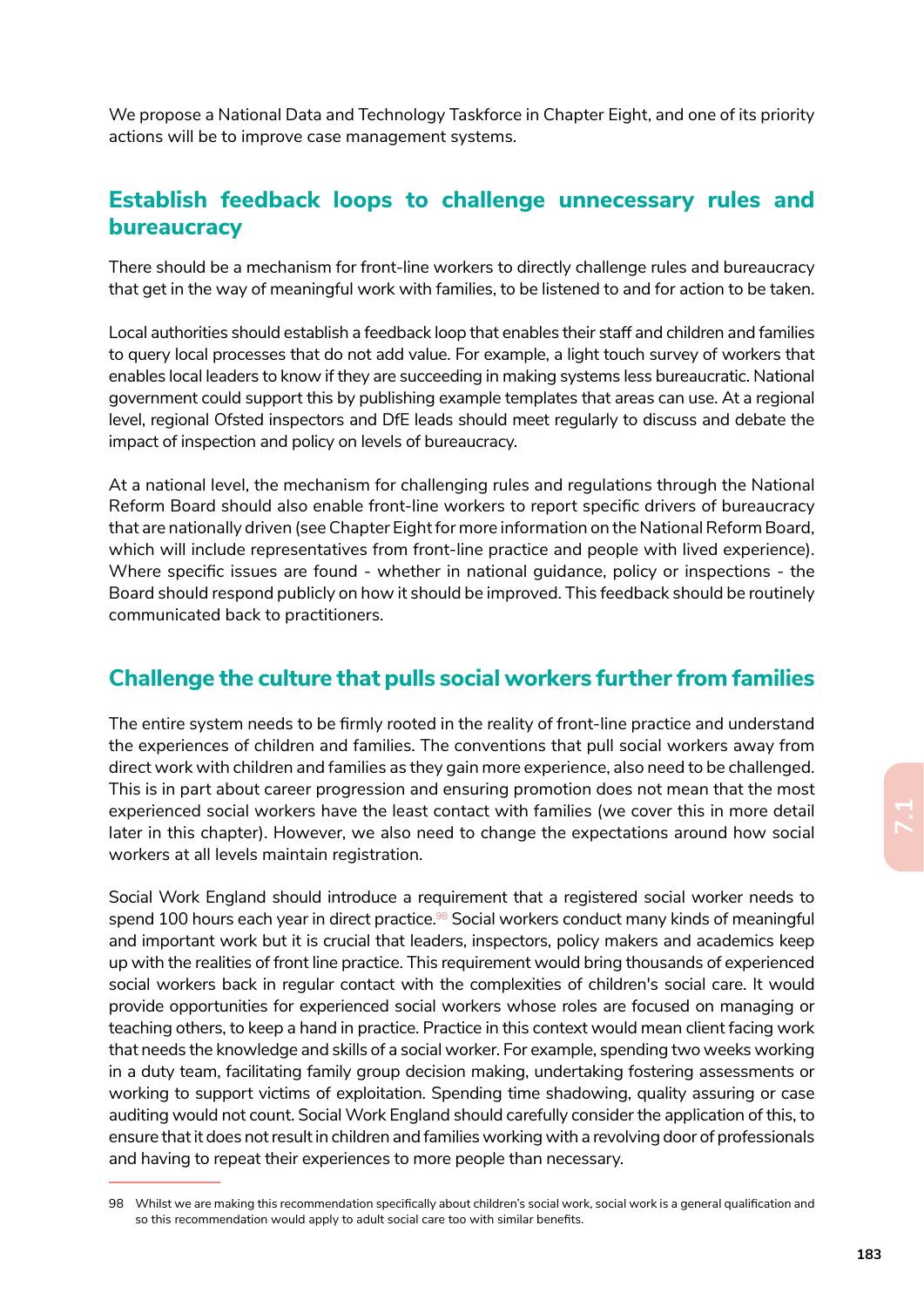Families do not operate from nine to five, indeed much of family life happens in the evenings and on weekends. At the moment many social workers are providing support to families outside the normal working day, by working additional unplanned and unrecognised hours. Three quarters of respondents to the DfE's longitudinal survey were found to be working more than their contracted hours, either all the time or most weeks, and more than half feel stressed by their jobs (Johnson, Claire et al., 2021). This is not sustainable for social workers. It is also not built around the hours that fit the lives of the children and families the system exists to serve. For example, the review has seen examples of schools finishing the teaching day early on Fridays so that referrals can be made in time for social care to pick them up before 5pm.

The DfE should fund trials to develop evidence of effective ways to increase social worker availability for families outside of normal working hours. Trials should then lead to the most promising approaches being scaled. Areas that might be worth exploring include changing some working hours to cover mornings, evenings or weekends, letting children and families have greater choice over when social workers should visit, and replacing the out of hours duty offer with something more comprehensive. This would both improve the experiences of children and families and could improve social worker retention and job flexibility.

**Recommendation:** *A nationally led programme should get social workers back to practice through: action on technology to reduce time spent case recording; a mechanism for challenging unnecessary workload drivers; requiring all registered social workers to spend time in practice, and trialling flexible working models around the lives of children and families.* 

## **7.2 Develop expertise through an Early Career Framework**

As we set out in Chapter Three, poor support and development for social worker knowledge and skills are a significant problem in child protection and mean children are less safe. One of the most significant ways to strengthen the child protection system is to improve the knowledge and skills of social workers working with children and families where there is significant harm.

Providing support in the early years of social workers' careers is also important for ensuring they are happy and satisfied in their work, improving retention and increasing stability for children and families. Of the 3,630 social workers who left permanent local authority social work roles in 2020/21, 77% left children's social care altogether while 23% moved to agency roles (Department for Education, 2022c). The majority of those that left children's social care had been in their local authority for less than five years (Department for Education, 2022c). The highest proportion of social workers who moved to agency roles were in the early stages of their career aged 20-29 (Department for Education, 2022c). At present social workers receive some support in their first year post qualification through the Assessed and Supported Year in Employment (ASYE), but beyond this limited offer in their first year there is little support to help build knowledge and skills in the early years of their careers.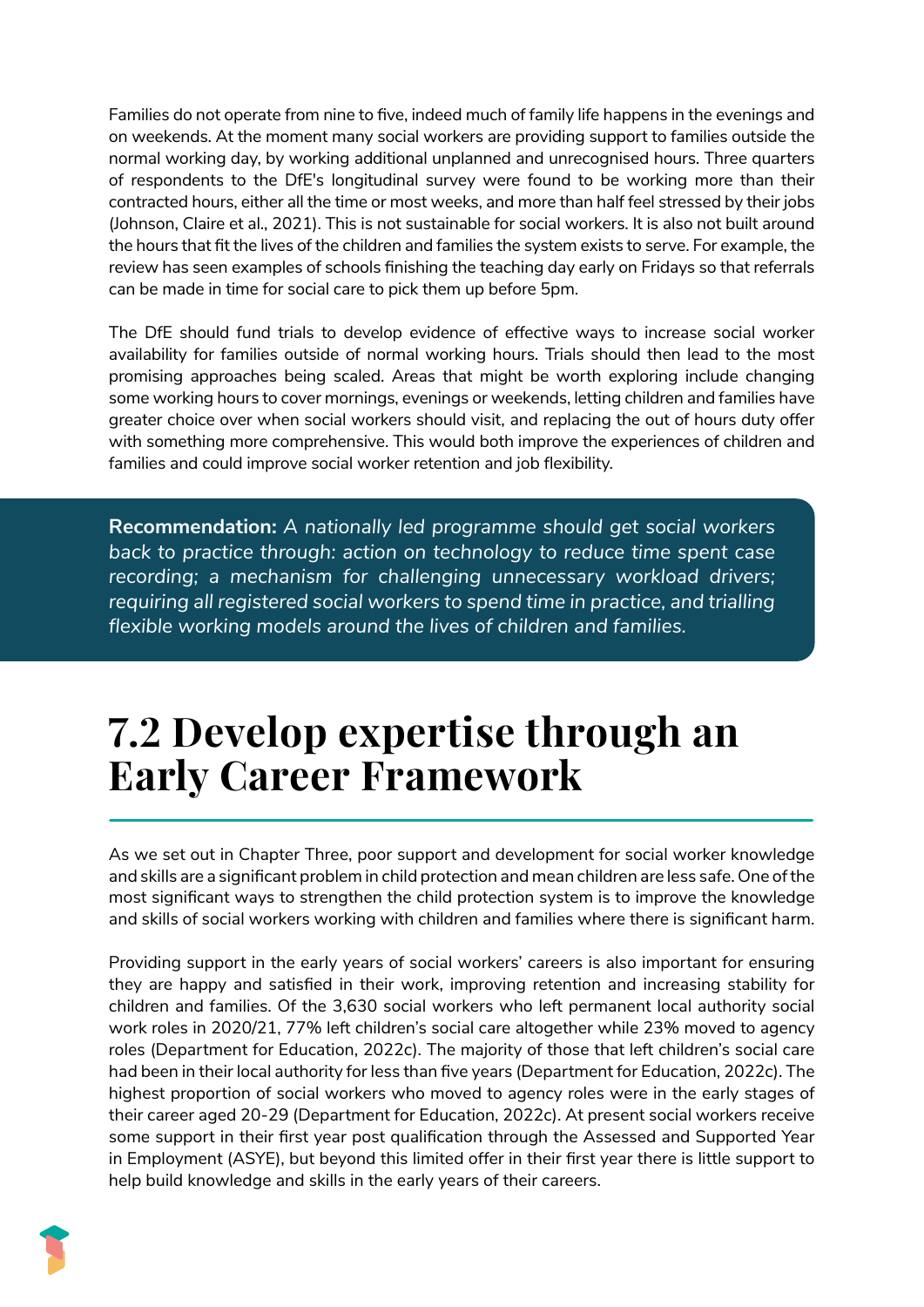A related issue is the lack of career progression for social workers seeking to build expertise by remaining in practice, rather than moving into management roles. This issue was clearly raised in the Munro review, but more than ten years on there has been little action and frontline progression options remain limited (Munro, 2011). The varied and at times modest additional pay, status and professional development associated with roles such as Advanced Practitioners, has not gone far enough to address this long term career structure problem.

In teaching, a statutory induction programme has been created with an evidence based Early Career Framework endorsed by the Education Endowment Foundation. This programme is based on evidence that suggests that extensive induction for newly qualified teachers helps reduce churn and attrition (Ronfeldt & McQueen, 2017), and that support and learning opportunities can help to manage the stress that often drives teachers to exit the profession (Ashby et al., 2008). Exploratory research ahead of the Early Career Framework delivery, indicated that teachers who were in their second and third years of teaching valued ongoing support, increasing responsibility and the opportunity to develop (Walker et al., 2018).

There should be an equivalent Early Career Framework for social workers to cover the first five years in the profession, leading to the role of "Expert Practitioner". The Expert Practitioner pathway would be a new alternative to management, that allows social workers to hone their knowledge and skills, and see their pay increase as they progress in their careers whilst remaining in practice. The first two years of the Early Career Framework should replace the Assessed and Supported Year in Employment (AYSE) with a more detailed curriculum to build knowledge and skill. Years three to five should give practitioners a choice from a set of modules that count towards the Early Career Framework. There should be a common national assessment in the second year of the Early Career Framework (replacing the ASYE assessment) and at the end of the Expert Practitioner pathway to demonstrate ability to meet the expectations set out in the Framework.

The Early Career Framework should include statements on *"what social workers should know"* and *"what social workers should be able to do"* at a given stage of the Early Career Framework. This might include (as an illustration) learning advanced skills in motivational interviewing in order to work with resistance, becoming qualified to carry out Achieving Best Evidence interviews as part of investigations, practicing methods to work with domestic abuse perpetrators and gaining deep knowledge of complex trauma, the impact of disability on children's development, intra familial child sexual abuse and how to recognise non-accidental injuries and bruising. Progression through the Early Career Framework, and as a consequence progression through national pay scales, will be linked to successfully completing units. An "Expert Practitioner" level will be reached - paying a high salary - upon completion of the Framework and in time this title will be needed to undertake certain duties in children's social care, such as undertaking section 47 investigations. Social workers who meet this criteria should receive an annotation on the Social Work England register indicating their level of expertise.

To support the Early Career Framework, the Department should work with an independent pay review body of experts, to set and introduce national pay scales which better recognise and reward the development of expertise. National pay scales would bring greater coherence to workforce plans across local authorities, ensuring that all employers are competing for talent by focusing on the right things, namely, valuing time spent with children and families and creating the right conditions for excellent social work practice.

Initial social work education will need to be aligned to ensure that qualifying social workers are at the stage where they can access the Early Career Framework as a newly qualified social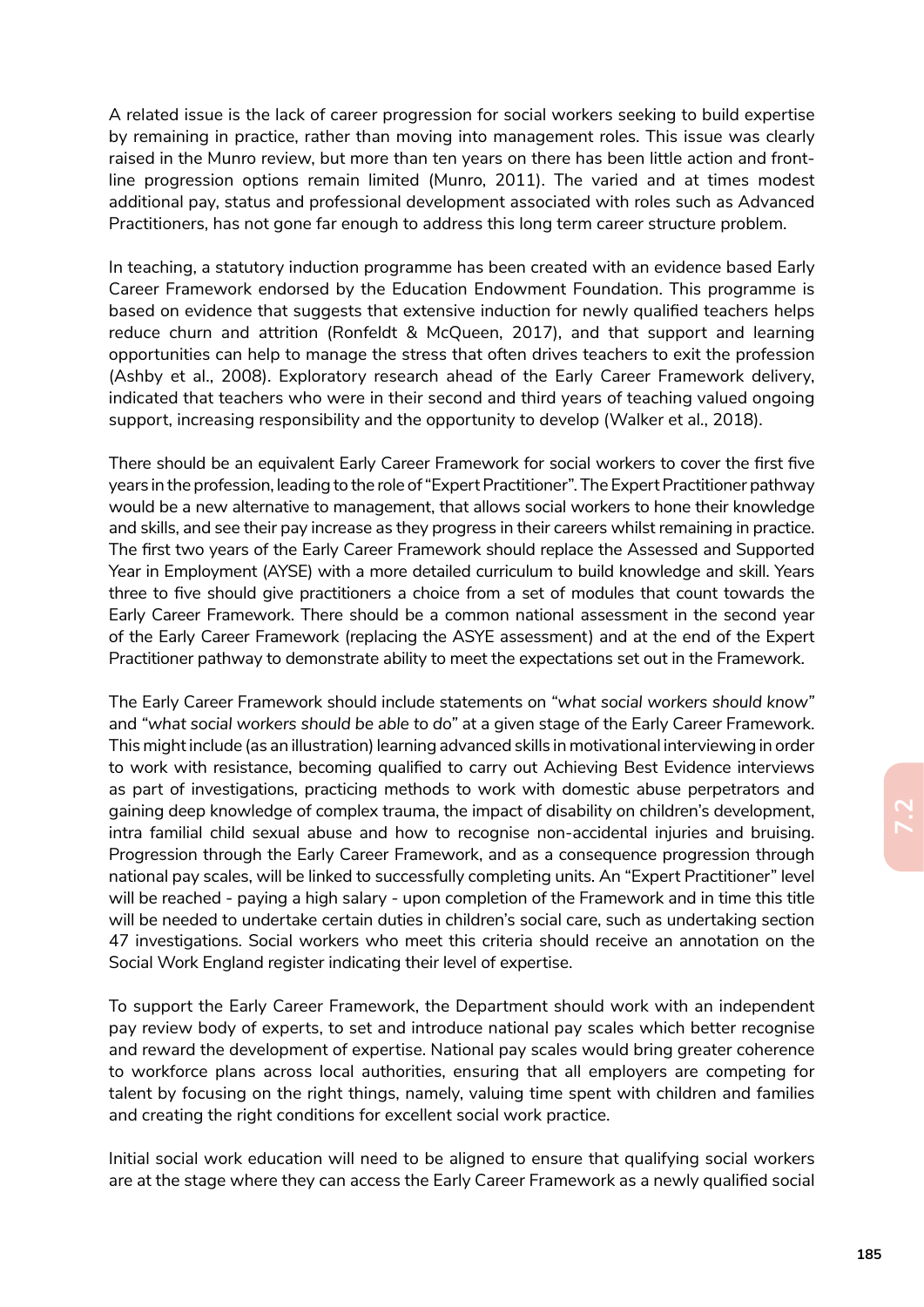worker. The DfE should continue to champion a range of routes into the social work profession and focus on the quality of education being provided. The DfE and Social Work England should work together to ensure that initial education lays the right foundations for practice and that the Early Career Framework does not become a 'catch up' programme for social workers who were not offered the right learning opportunities as students. Social Work England has a vital role in approving and inspecting initial education for social workers. Their interest in ensuring newly qualified social workers are ready to practise safely and effectively with children and families is welcome, but should go further. In initial education, the practice educator role has a significant influence on student learning and must be of the highest standard. Social Work England should take on a greater role in overseeing practice educators as part of their responsibilities for initial education.

Initial social work education routes, including Teaching Partnerships, Frontline and Step Up, have been evaluated by the DfE but no comparable evaluation exists for traditional university based social work courses, which train the majority of social workers in England (around 4,000 enrol per year) (Skills for Care, 2021). Government funding for conventional social work courses is around £69 million per year, but evaluation is lacking as to the quality of this provision, how it meets the needs of students and the extent to which it facilitates the workforce retention and stability that children and families need (Cabinet Office, 2022). The DfE and Department for Health and Social Care (DHSC) should work together to assess the impact of these university based social work courses so that every student is given the best start to their social work career.

**Recommendation:** *Introduce a five year Early Career Framework for social workers, an Expert Practitioner role and national pay scales.*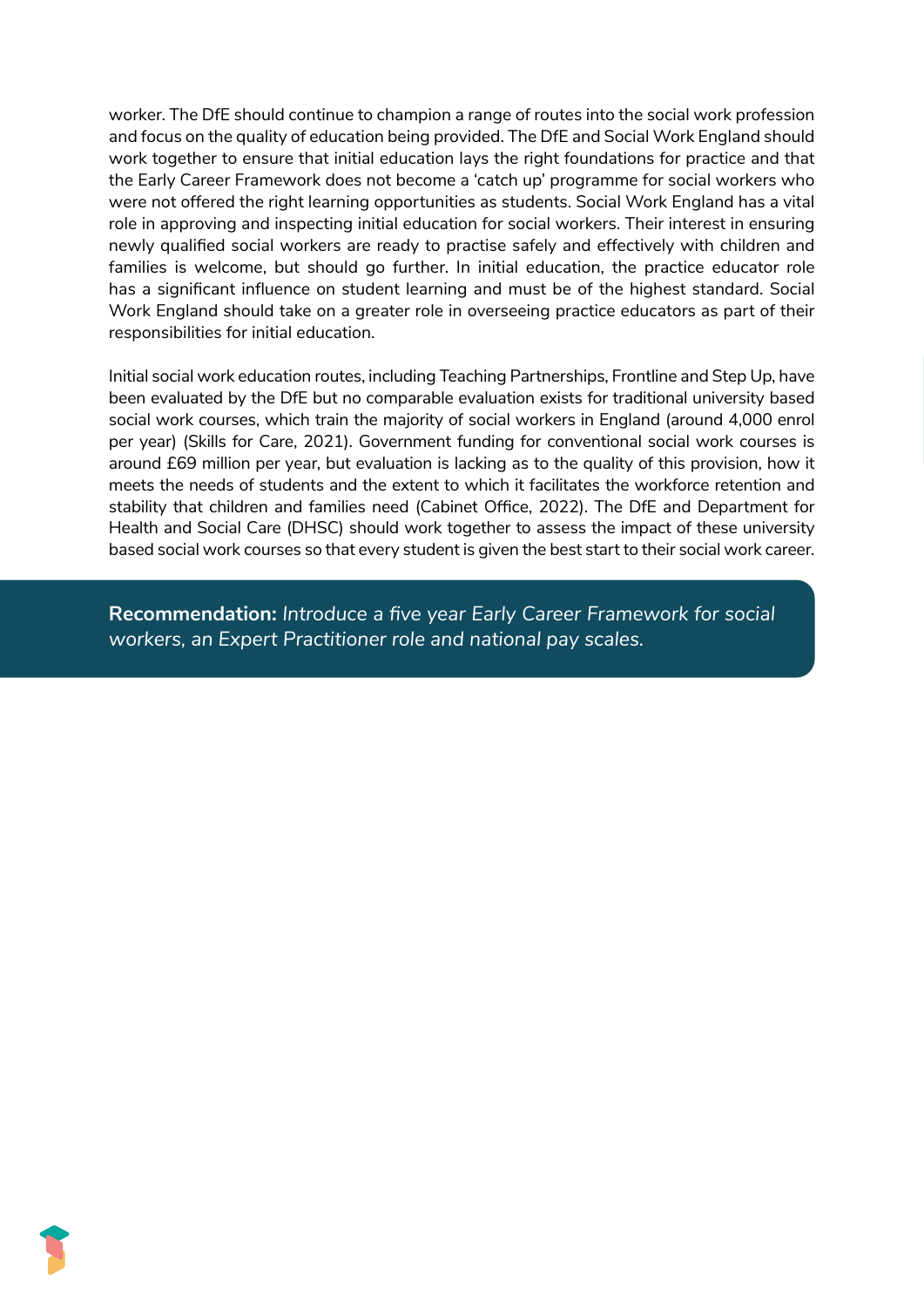## **Mark**

## *The importance of career progression and professional development.*

*I* worked as a front-line case holding social worker for several years. I loved my job, but I *wanted to acquire a specialism that would satisfy my desire to learn and provide ideas and tools to help children and families. With some support from the local authority, I self-funded a Masters. However, the course commitments and the demands of the role were unmanageable, therefore, I changed position and obtained a parenting assessment social worker role.*

*After a few years, I had developed an expertise in my chosen area of interest and relished being able to continue working with children and families. However, I had been qualified for a decade and could see no opportunity for career progression. Most of my peers had become team managers, worked for CAFCASS, or moved into other areas. I wanted to remain working with children and families and had no aspiration to move into management. I deliberated about moving outside of children and families social work, enquiring with other organisations and charities where I hoped I might find better opportunities for both career progression and professional development.*

*Fortunately, my local authority developed a new position for someone with a specialism and ample practice experience who could enhance practice, procedures, and policies, promote innovation, and introduce new ways of working from recognised sites of excellence. Importantly, the role would allow the successful person to continue to work directly with children and families. The role was graded at the same level as a team manager.*

*I jumped at the opportunity. I am now thriving in a position where my experience and expertise are valued. I continue to work with children and families (which is my passion and enriches my support for others), driving forward excellent practice based on research and experience. I also provide support, training and mentoring to less experienced social workers and appreciate being able to share learning and knowledge.*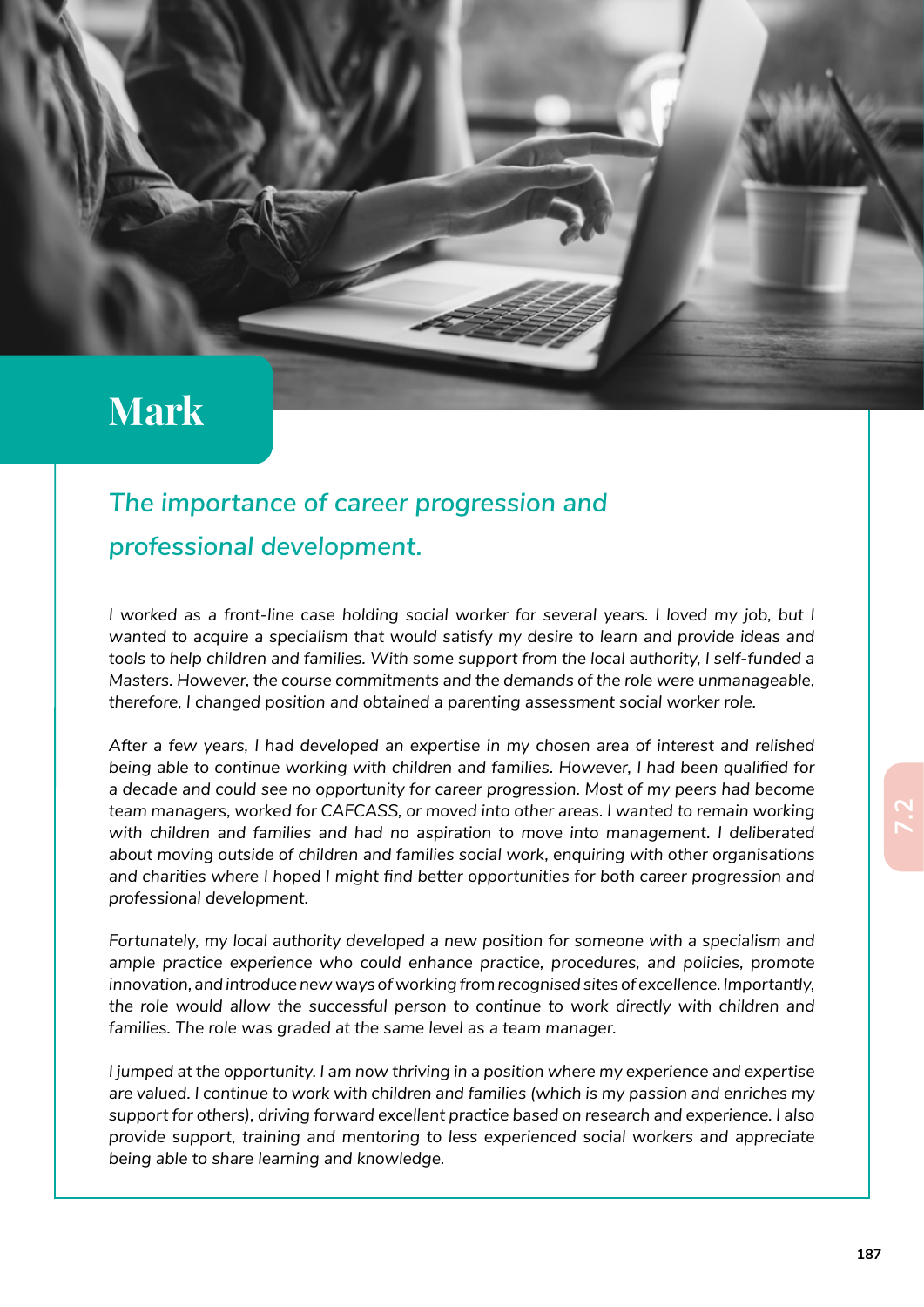# **7.3 Tackling social work agencies**

Whilst some level of agency work is arguably inevitable in any front-line profession, the rates in children's social work are inexcusably high at 15.5%, double the rate of adult social care (Skills for Care, 2020; Department for Education, 2021c). The latest workforce data shows that around 2.6% of social workers moved from permanent local authority employment to agency roles in 2021 alone (Department for Education, 2022c). Once social workers are in agency roles they are more likely to move around, contributing to the instability children and families experience.

Agency social workers cost more than a permanent social worker, reducing resources that might otherwise be available for children and families. Recent analysis conducted for the DfE has estimated the additional cost of employing agency staff at approximately £26,000 per worker per year (53% of the average social worker salary) (Kantar, 2020).<sup>99</sup> This means there is a loss of over £100 million per year that could be better spent on front-line activity to support children and families. This is another example of profiteering in the children's social care system.

With limited rules and recourse to control how agency social workers are employed, local authorities are often in the position of competing with one another to fill urgent vacancies. This allows agencies to push their rates up, increasing their profit and contributing to the funding pressures that local authorities are trying to navigate. We can learn from the NHS on how to reduce agency use. From 2016, all NHS Trusts have been required to adhere to new rules and reporting on their use of agency staff (NHS, 2019b). In parallel there has been an increased focus on making effective use of staff banks where temporary staffing is required (NHS Improvement, 2017).

Working with local authorities, government should develop rules to tackle the overuse of agency social workers. These rules could include expectations that all local authorities:

- 1. Require a high quality reference that relates to the standard of practice of any agency worker
- 2. Do not hire social workers that have not completed their first two years of the Early Career Framework
- 3. Use approved commercial frameworks to recruit any agency social workers
- 4. Work across their regions to establish and adhere to Memoranda of Understanding on agency social worker recruitment and pay

When national pay scales are introduced, these rules should be updated to integrate rates of pay for agency social workers.

Recognising that some temporary social worker staffing will be required in children's social care, we should seek to reduce the excess cost and profiteering of agency staff so that it can be reinvested in supporting children and families. There are a small number of existing models of

<sup>99</sup> The initial quoted figure of £22,700 has been adjusted here to be in 2022 prices.

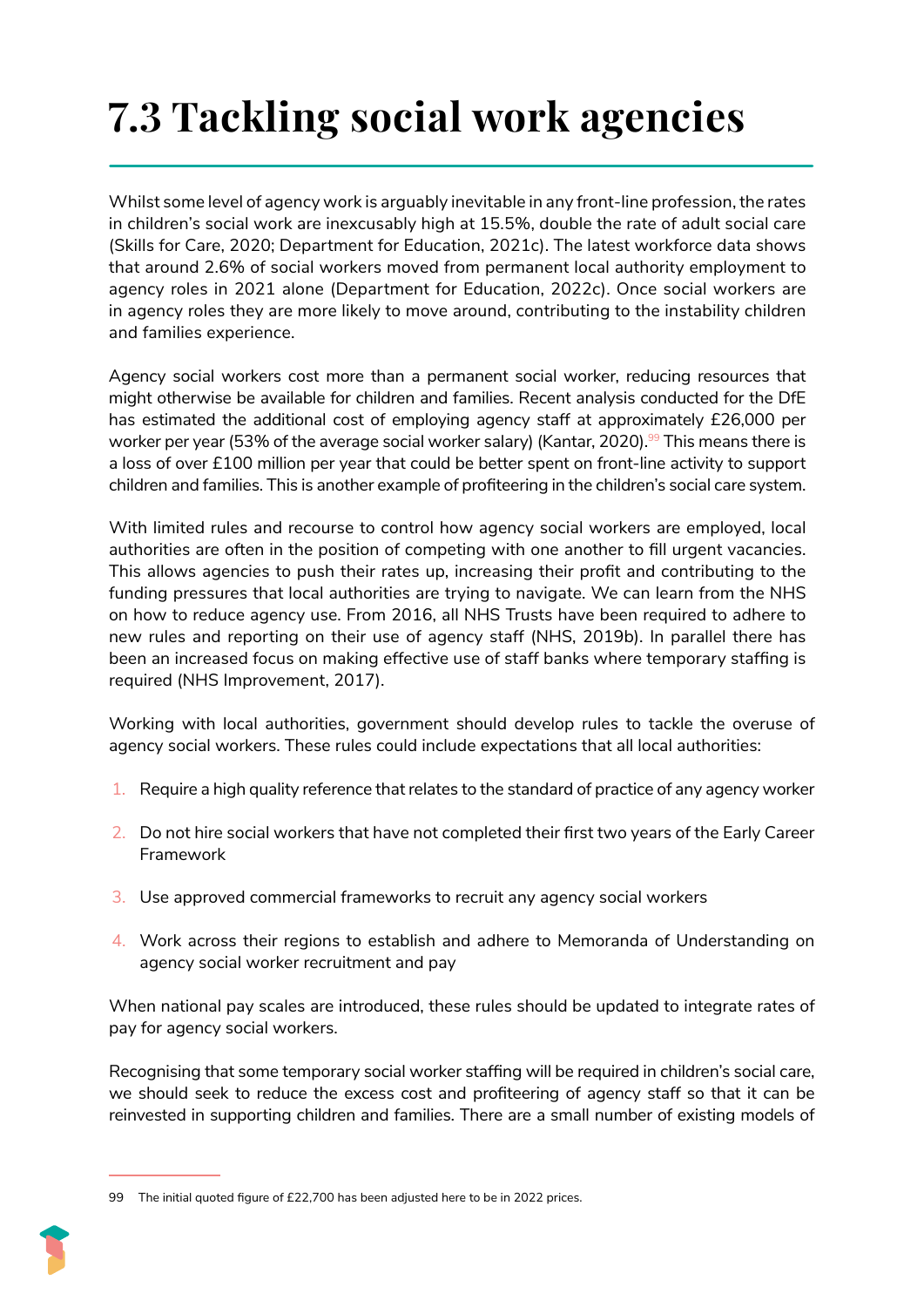staff banks within individual local authorities, such as 'Connect2Kent'<sup>100</sup>, 'Connect2Hampshire'<sup>101</sup> and a Social Care Casual Bank in West Sussex.102 Building on these models, government should provide seed funding for local authorities to establish not-for-profit regional staff banks to rival agencies and become the first point of call when a local authority needs a temporary social worker. In time, these banks should be the main source of agency staffing.

**Recommendation:** *The government should introduce new national rules on*  agency usage supported by the development of not-for-profit regional staff *banks to reduce costs and increase the stability and quality of relationships children and families receive.* 

## **7.4 Developing the wider children's social care workforce**

The workforce that supports children and families goes far beyond social workers to a range of other professionals. Whilst the development of all parts of this workforce is important, we have identified two priority areas where action is needed.

#### **Family support workers**

The Family Help model will bring together a wider multidisciplinary workforce to support families. At present there is no plan for supporting the family support workforce, to the extent that we do not know the number of family support workers who exist nationally. The Early Intervention Foundation has advised that the Supporting Families Programme could have had an even greater impact if there was central investment in training and professional development for these practitioners, including identifying the strongest practice models and 'common elements' of effective approaches (Early Intervention Foundation, 2021a). Family support workers have told us they do not always feel valued.

The DfE should take responsibility for this workforce and in the long term there are a wide range of actions that would support their development. As a first step towards a national strategy, we recommend that government introduce a Knowledge and Skills statement for family support workers. This would establish expectations for the role and it would focus on knowledge and skills, such as providing effective parenting support and understanding the signs of abuse. Some areas have already developed Level 4 Apprenticeship courses for staff providing family help. As a new Knowledge and Skills statement is introduced, relevant apprenticeship standards should be refreshed to align with new expectations for the family support worker role.

<sup>100</sup> https://www.connect2hampshire.co.uk/#!

<sup>101</sup> https://www.connect2kent.co.uk/#!/

<sup>102</sup> https://www.westsussex.gov.uk/jobs/featured-jobs/social-care-casual-bank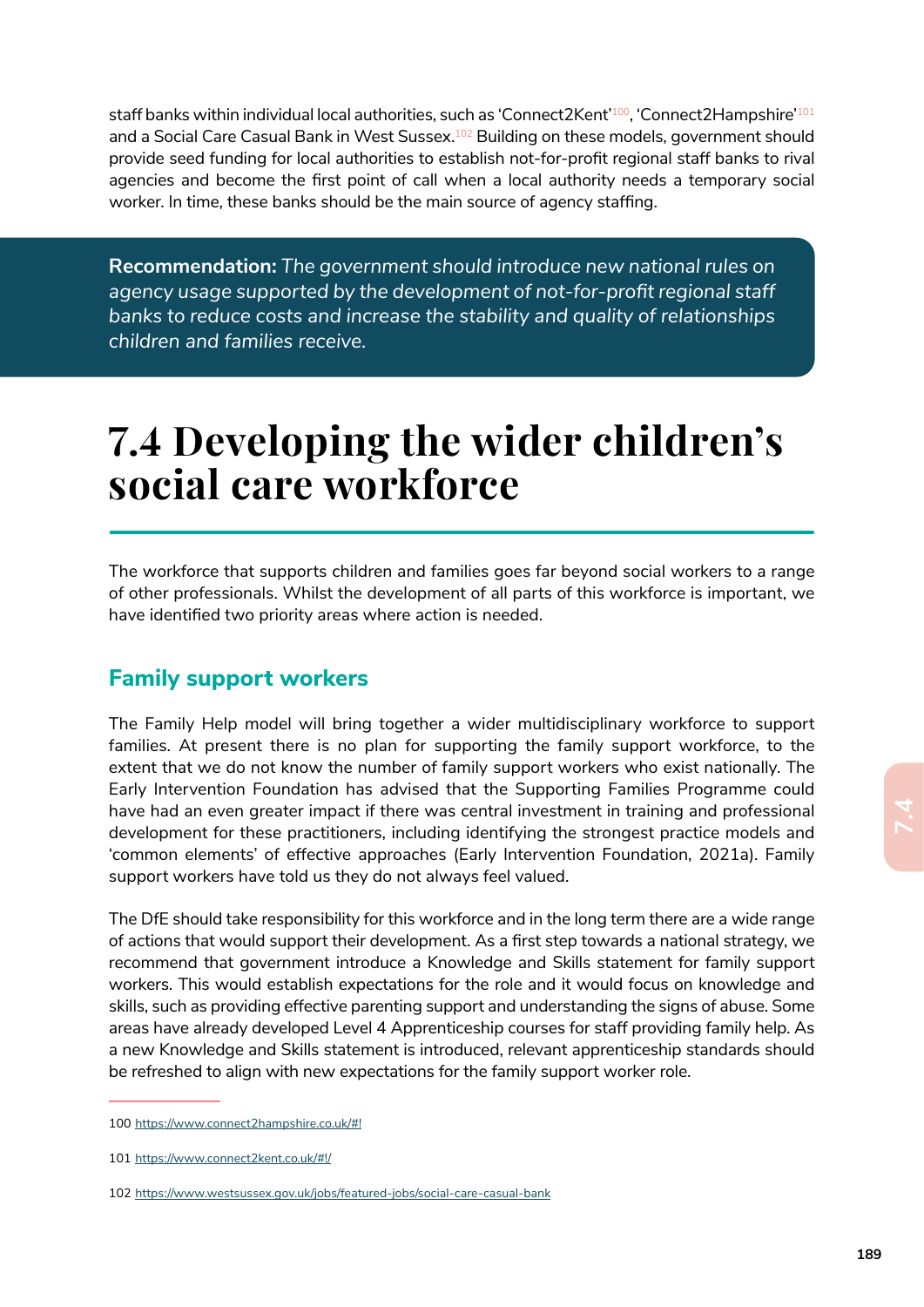## **Residential care workers**

*"Make residential work worth doing as a job in its own right as opposed to 'getting experience' for other jobs." - Care experienced young person*

In 2021, there were 2,462 children's homes in England, providing 9,699 places for children (Ofsted, 2022b). These homes need skilled and dedicated leadership to ensure the standard of care remains high, and yet the turnover and vacancy rates are unacceptably high; Ofsted report that at any one time around 10% of children's homes do not have a registered manager in place (Ofsted, 2021c). The recruitment of staff, including managers, with the right qualifications and experience is a long-standing issue that affects both the cost of provision and the kind of care that young people receive (Thornton et al., 2015).

In its interim report, the Independent Inquiry into Child Sexual Abuse (IICSA) recommended that, starting with children's home managers, the DfE should introduce professional registration with an independent body for residential children's home staff to address the absence of regulation for this workforce (Independent Inquiry into Child Sexual Abuse et al., 2018). In response DfE commissioned research and launched a Call for Evidence, which demonstrated an appetite from the sector for additional training that would help improve the quality of care, and consensus that professional standards should be introduced for those in care roles (Department for Education, 2021i).

These findings have been confirmed through the review's engagement with the children's residential workforce. We have also heard that complex and outdated regulations drive the existing Ofsted registration processes towards feeling overly bureaucratic, particularly given these registration requirements are repeated each time a manager leaves a home (The independent review of children's social care, 2022).

### **Professional registration and leadership development for children's home managers**

There should be professional registration for all children's home staff. New registration should start with residential managers given their leadership and influence on the care provided to some of the most vulnerable young people. Following early implementation of this review's recommendations, we anticipate the residential care system will be much more stable and by this point registration should be required for all residential children's home staff. As with family support workers, the standards for regulation should be used to align and update the apprenticeship opportunities for children's home staff.

Alongside regulation, we need enough children's home managers with the knowledge and skills to effectively lead residential settings in the coming years. A new leadership programme for children's home managers should be established, designed to integrate the required Level 5 qualifications with additional high quality training. Working alongside the strongest children's homes, the new national leadership programme should attract candidates from a broad range of backgrounds and invite a wider range of professionals to become children's home managers, including teachers and social workers. A bursary should be made available to help high potential individuals transition into these roles.

The introduction of new regulations and a leadership programme for aspiring managers will raise standards of practice and support so they are well-equipped to take on these challenging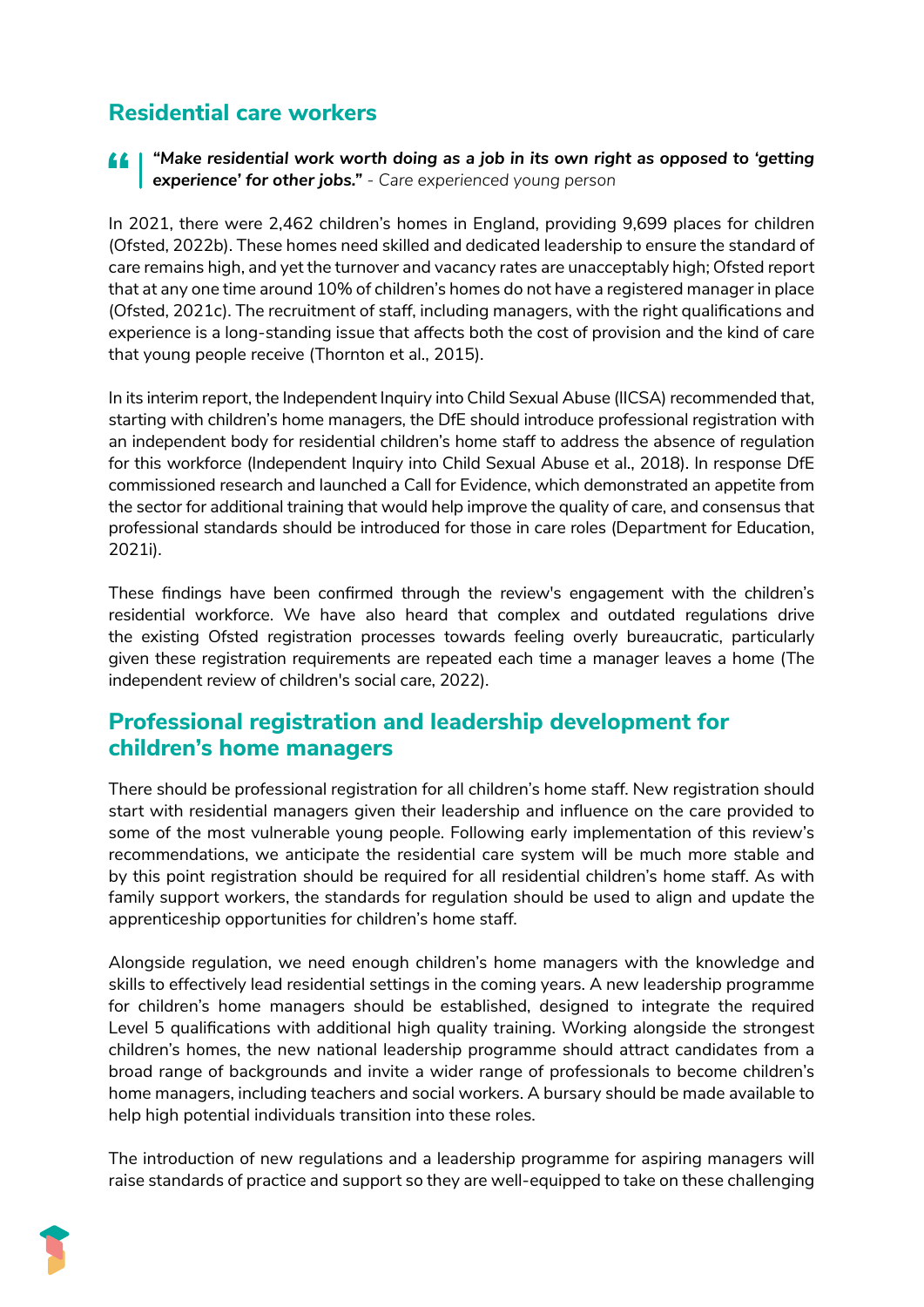roles. Training 700 new managers over five years would mean that by 2030 management vacancies in residential children's homes should be less than 5%, and the average length of service for a children's home manager should be at least three years. This will support wider changes that will see residential care focused on providing a highly specialised and healing environment for the most vulnerable children.

**Recommendation:** *To support the development of the wider social care workforce, government should produce a Knowledge and Skills Statement for family support workers; appoint Social Work England to set standards and regulate residential children's home managers; and fund a new leadership programme that could train up to 700 new managers in the next five years.* 

# **7.5 Supporting leadership**

Leadership is a critical factor in improving children's social care, and every other public service.<sup>103</sup> This review has been inspired and influenced by truly remarkable leaders who, despite a dysfunctional system, are able to lead life changing work for children and families. Conversely, local area failure and poor practice is often linked to poor leadership (Wilkins & Antonopoulou, 2018). Yet, we do not have sufficiently stable, diverse or experienced leadership in children's social care. Around a quarter of local authorities experienced a change in their Director of Children's Services during 2020/21, compared to just 5% of local authority chief executives (ADCS, 2021b). Similar issues exist with elected lead members, with short political cycles driving turnover.

We believe the primary action to improve leadership should be to improve the conditions in which leaders are working.

- The National Children's Social Care Framework will clarify leaders' purpose and objectives, and inspection will be amended to reinforce this
- Radical transparency in data will help leaders to be evidence driven, able to target their attention at the most stubborn challenges in their areas and learn from those managing the most effective services
- Reforms to multi-agency working, including bringing education into the safeguarding partnership and reinvigorating the Director of Children's Services role as a champion for children and families across an area
- New investment to rebalance the system will move leaders away from crisis management and facilitate a focus on making effective use of funding that delivers improved longer term results.
- Reducing bureaucracy and supporting the workforce will free up time, bring leaders closer to practice and address the high workforce turnover that limits long term sustainable change

<sup>103</sup> See for example https://www.isospartnership.com/research-cs1, and https://innovationcsc.dev.bbdtest.co.uk/wp-content/ uploads/2018/03/3.-Seven-features-of-practice-and-seven-outcomes.pdf